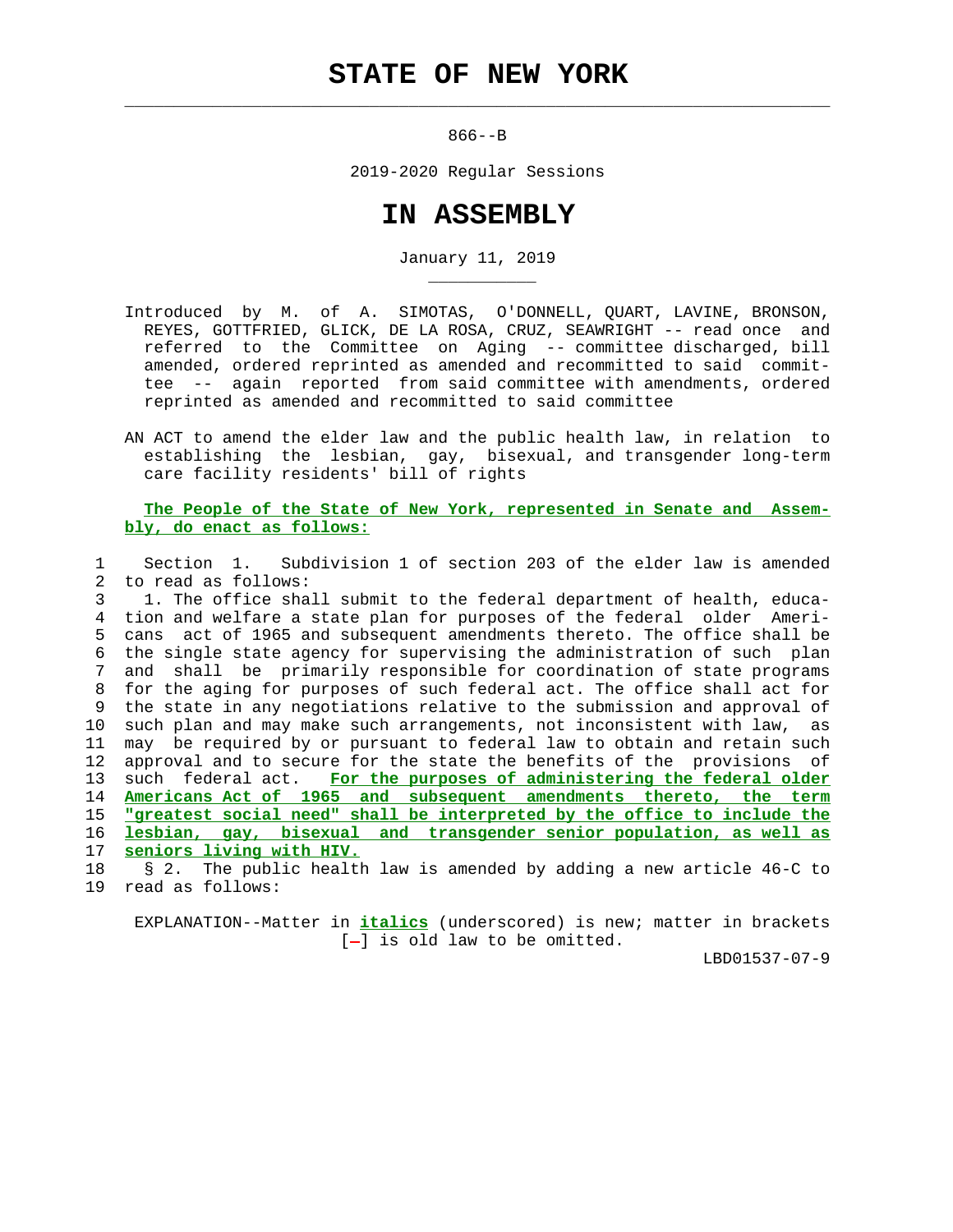| $\mathbf 1$    | <b>ARTICLE 46-C</b>                                                      |
|----------------|--------------------------------------------------------------------------|
| 2              | LESBIAN, GAY, BISEXUAL, AND TRANSGENDER LONG-TERM CARE FACILITY          |
| 3              | RESIDENTS' BILL OF RIGHTS                                                |
| $\overline{4}$ | Section 4670. Definitions.                                               |
| 5              | 4671. Unlawful actions.                                                  |
| б              | 4672. Recordkeeping.                                                     |
| 7              | 4673. Protection of personally identifiable information.                 |
| 8              | 4674. Resident privacy.                                                  |
| 9              | <u>4675. Training.</u>                                                   |
| 10             | 4676. Application.                                                       |
| 11             | 4677. Violations.                                                        |
| 12             |                                                                          |
|                | \$ 4670. Definitions. For the purposes of this article:                  |
| 13             | 1. "Gender identity or expression" shall mean a person's actual or       |
| 14             | perceived gender-related identity, appearance, behavior, expression, or  |
| 15             | other gender-related characteristic regardless of the sex assigned to    |
| 16             | that person at birth, including, but not limited to, the status of being |
| 17             | transgender.                                                             |
| 18             | 2. "Gender-nonconforming" shall mean a person whose gender expression    |
| 19             | does not conform to stereotypical expectations of how a man or woman     |
| 20             | should appear or act.                                                    |
| 21             | 3. "LGBT" shall mean lesbian, gay, bisexual, or transgender.             |
| 22             | 4. "Long-term care facilities" or "facilities" shall mean residential    |
| 23             | health care facilities as defined in subdivision three of section twen-  |
| 24             | ty-eight hundred one of this chapter, adult care facilities as defined   |
| 25             | in subdivision twenty-one of section two of the social services law, and |
| 26             | assisted living residences, as defined in article forty-six-B of this    |
| 27             | chapter, or any facilities which hold themselves out or advertise them-  |
| 28             | selves as providing assisted living services and which are required to   |
| 29             | be licensed or certified under the social services law or this chapter.  |
| 30             | 5. "Long-term care facility staff" or "facility staff" shall mean all    |
| 31             | individuals employed by or contracted directly with the facility.        |
| 32             | 6. "Resident" shall mean a resident or patient of a long-term care       |
| 33             | facility.                                                                |
| 34             | 7. "Transition" shall mean to undergo a process by which a person        |
| 35             | changes physical sex characteristics or gender expression to match the   |
|                |                                                                          |
| 36             | person's inner sense of being male or female. This process may include,  |
| 37             | among other things, a name change, a change in preferred pronouns, and a |
| 38             | change in social gender expression, as indicated by hairstyle, clothing, |
| 39             | and restroom use. Transition may or may not include hormone use and      |
| 40             | surgery.                                                                 |
| 41             | § 4671. Unlawful actions. 1. Except as provided in subdivision two of    |
| 42             | this section, it shall be unlawful for a long-term care facility or      |
| 43             | facility staff to take any of the following actions wholly or partially  |
| 44             | for a discriminatory reason on the basis of a person's actual or         |
| 45             | perceived sexual orientation, gender identity or expression, or human    |
| 46             | immunodeficiency virus (HIV) status:                                     |
| 47             | (a) deny admission to a long-term care facility, transfer or refuse to   |
| 48             | transfer a resident within a facility or to another facility, or         |
| 49             | discharge or evict a resident from a facility;                           |
| 50             | (b) deny a request by residents to share a room;                         |
| 51             | (c) where rooms are assigned by gender, assigning, reassigning or        |
| 52             | refusing to assign a room to a transgender resident other than in        |
| 53             | accordance with the transgender resident's gender identity, unless at    |
| 54             | the transgender resident's request;                                      |
| 55             | (d) prohibit a resident from using, or harass a resident who seeks to    |
| 56             | use or does use, a restroom available to other persons of the same       |
|                |                                                                          |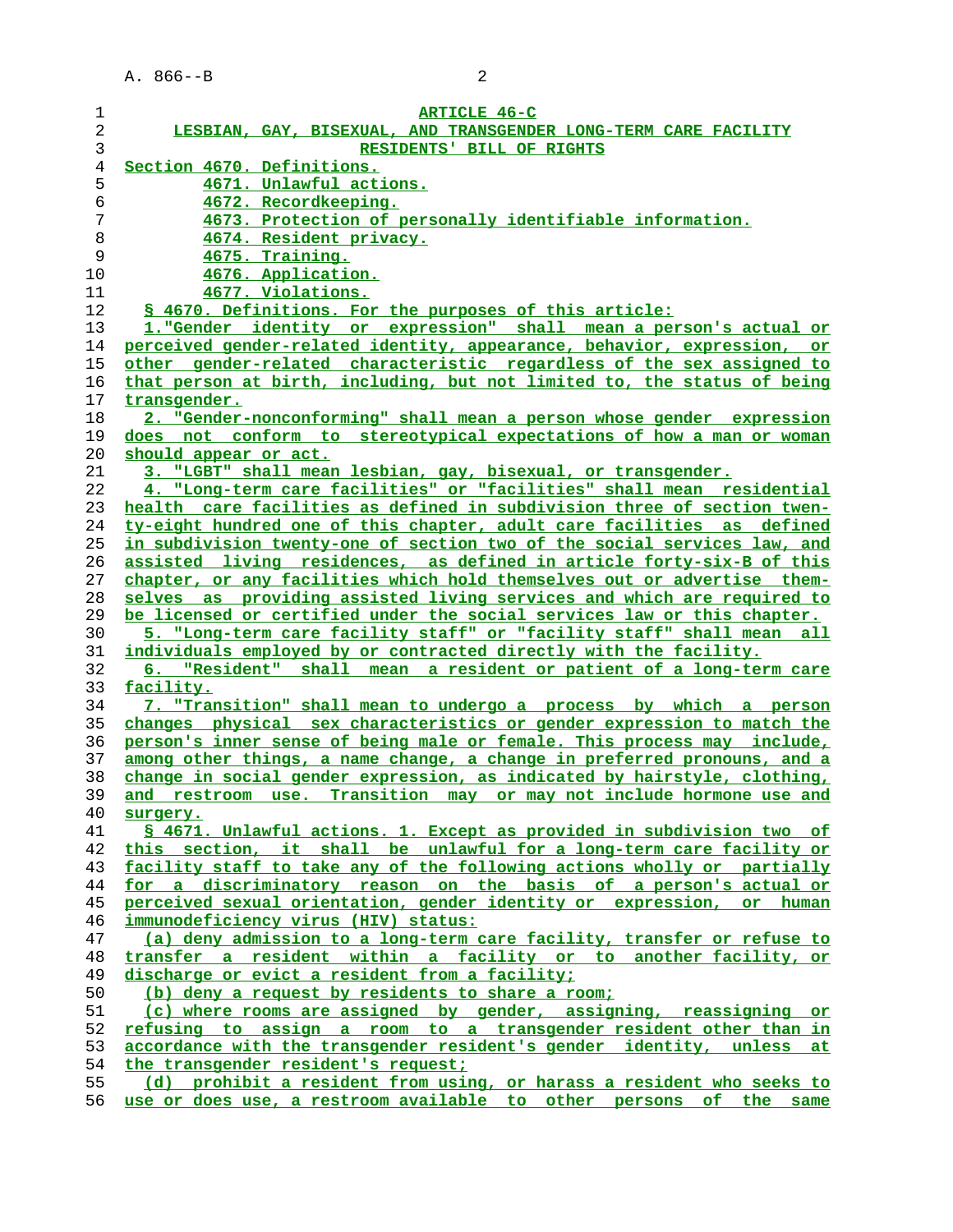A. 866--B 3

**gender identity, regardless of whether the resident has taken or is taking hormones, has had transition-related surgery, or is making a gender transition or appears to be gender-nonconforming. Harassment includes, but is not limited to, requiring a resident to show identity documents in order to gain entrance to a restroom available to other persons of the same gender identity; (e) willfully and repeatedly fail to use a resident's preferred name or pronouns after being clearly informed of the preferred name or pronouns, even if the resident is not present; (f) deny a resident the right to wear or be dressed in clothing, accessories, or cosmetics that are permitted for any other resident; (g) restrict a resident's right to associate with other residents or with visitors, including the right to consensual expression of intimacy or sexual relations, unless the restriction is uniformly applied to all residents in a nondiscriminatory manner; and (h) deny or restrict a resident from accessing appropriate medical or nonmedical care, or provide medical or nonmedical care, that unreason- ably demeans the resident's dignity or causes avoidable discomfort. 2. The provisions of this section shall not apply to the extent that they are incompatible with any professionally reasonable clinical judg- ment that is based on articulable facts of clinical significance. 3. Each facility shall post the following notice alongside its current nondiscrimination policy in all places and on all materials where that policy is posted: "(NAME OF FACILITY) DOES NOT DISCRIMINATE AND DOES NOT PERMIT DISCRIMINATION, INCLUDING, BUT NOT LIMITED TO, BULLYING, ABUSE, HARASSMENT, OR DIFFERENTIAL TREATMENT ON THE BASIS OF ACTUAL OR PERCEIVED SEXUAL ORIENTATION, GENDER IDENTITY OR EXPRESSION, OR HIV STATUS, OR BASED ON ASSOCIATION WITH ANOTHER INDIVIDUAL ON ACCOUNT OF THAT INDIVIDUAL'S ACTUAL OR PERCEIVED SEXUAL ORIENTATION, GENDER IDENTI- TY OR EXPRESSION, OR HIV STATUS. YOU MAY FILE A COMPLAINT WITH THE OFFICE OF THE NEW YORK STATE LONG-TERM CARE OMBUDSMAN PROGRAM (PROVIDE CONTACT INFORMATION) IF YOU BELIEVE THAT YOU HAVE EXPERIENCED THIS KIND OF DISCRIMINATION." § 4672. Recordkeeping. 1. A facility shall employ procedures for recordkeeping, including, but not limited to, records generated at the time of admission, that include the gender identity, correct name, as indicated by the resident, and pronoun of each resident, as indicated by the resident and such records will be kept up to date. 2. The New York state long-term care ombudsman program shall employ procedures for recordkeeping of complaints filed from residents of long- term care facilities pursuant to this article, and shall establish a method of publicly reporting these complaints while maintaining resi- dents' individual privacy. § 4673. Protection of personally identifiable information. Long-term care facilities shall protect personally identifiable information regarding residents' sexual orientation, whether a resident is transgen- der, a resident's transition history, and HIV status from unauthorized disclosure, as required by the federal Health Insurance Portability and Accountability Act of 1996 (42 U.S.C. Sec. 300gg), if applicable, and any other applicable provision of federal or state law. A facility shall take any steps reasonably necessary to minimize the likelihood of inad- vertent or incidental disclosure of that information to other residents, visitors, or facility staff, except to the minimum extent necessary for facility staff to perform their duties. § 4674. Resident privacy. Long-term care facility staff not directly involved in providing direct care to a resident, including, but not**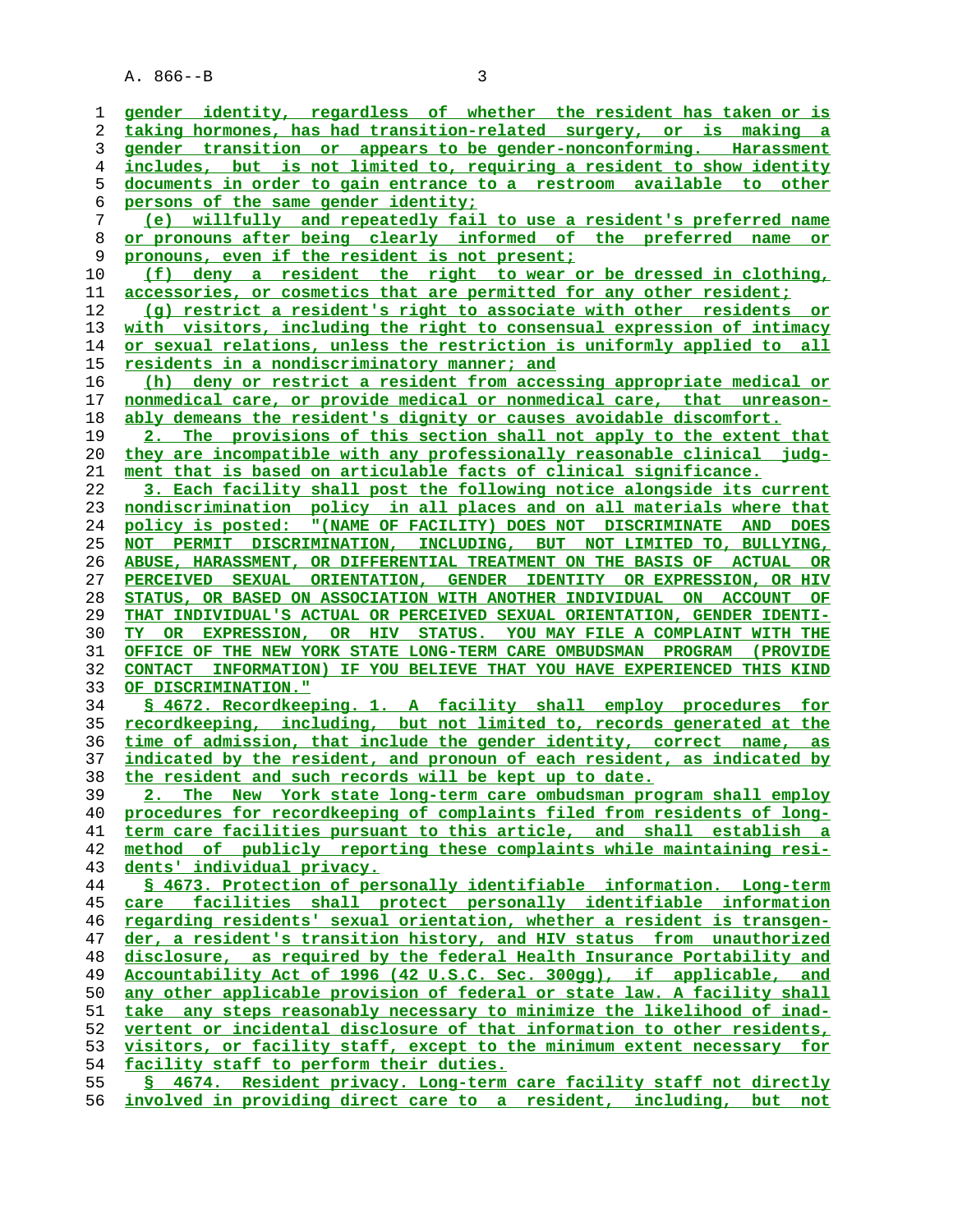A. 866--B 4

**limited to, a transgender or gender-nonconforming resident, shall not be present during physical examination or the provision of personal care to that resident if the resident is partially or fully unclothed without the express permission of that resident, or the resident's legally authorized representative or responsible party. A facility shall use doors, curtains, screens, or other effective visual barriers to provide bodily privacy for all residents, including, but not limited to, trans- gender or gender-nonconforming residents, whenever they are partially or fully unclothed. In addition, all residents, including, but not limited to, LGBT or gender-nonconforming residents, shall be informed of and have the right to refuse to be examined, observed, or treated by any facility staff when the primary purpose is educational or informational rather than therapeutic, or for resident appraisal or reappraisal, and that refusal shall not diminish the resident's access to care for the primary purpose of diagnosis or treatment. § 4675. Training. 1. At least once every two years, a long-term care facility shall ensure that each facility staff member who works directly with residents receives training on cultural competency focusing on patients who identify as LGBT and patients living with HIV. 2. The instruction required by subdivision one of this section shall be provided by an entity or individual with expertise in identifying and addressing the legal and social challenges faced by LGBT people and people living with HIV as they age and reside in long-term care facili- ties and shall teach attitudes, knowledge, and skills that enable facil- ity staff to care effectively for residents who identify as LGBT and residents living with HIV, which may include: (a) understanding and applying relevant data concerning health dispar- ities and risk factors for patients seeking clinical care who identify as LGBT and patients living with HIV; (b) legal requirements pertaining to patients who identify as LGBT and patients living with HIV; (c) best practices for collection, storage, use, and confidentiality of information regarding sexual orientation, gender identity and HIV status; (d) best practices for training support staff regarding treatment of patients who identify as LGBT or are living with HIV and their families; and (e) understanding the intersections between systems of oppression and discrimination, recognizing that those who identify as LGBT or are living with HIV may experience these systems in varying degrees of intensity, addressing underlying cultural biases, and providing nondis- criminatory care. 3. Facility staff required to receive training under this section shall receive the training within six months of hire unless the person provides proof of having received comparable training within the prior two years that the facility determines complies with this section. If the facility accepts the person's proof of prior training, a record of the content of the prior training sufficient to determine its compliance** with this section must be kept on site at the facility. **4. The department, in conjunction with the office for the aging, shall develop and implement regulations for the conduct of training as required by this section. § 4676. Application. Nothing in this article should be construed to impede existing programs, benefits, or protections for LGBT residents or residents living with HIV at long-term care facilities.**